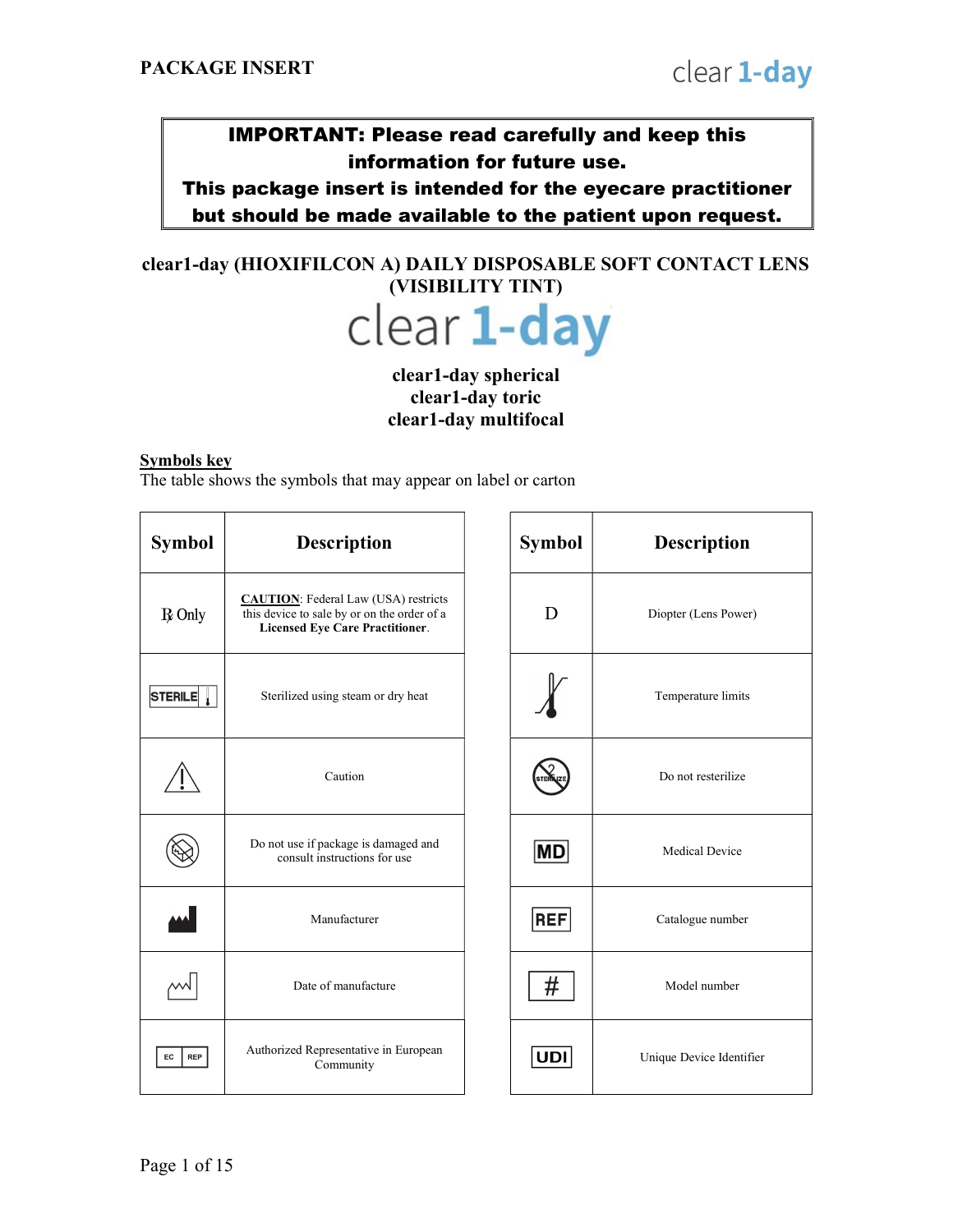# clear 1-day

| <b>LOT</b> | Batch code (Lot number)                                                    |  |  | Single sterile barrier system |
|------------|----------------------------------------------------------------------------|--|--|-------------------------------|
|            | Use by date (Expiry date)                                                  |  |  | Keep dry                      |
| i          | Consult instructions for use or consult<br>electronic instructions for use |  |  | Keep away from sunlight       |
| $C \in$    | European conformity sign                                                   |  |  | Fragile, Handle with care     |
| <b>BC</b>  | <b>Base Curve</b>                                                          |  |  | Do not reuse                  |
| <b>DIA</b> | Diameter                                                                   |  |  | Recyclable material           |
|            | Importer                                                                   |  |  |                               |

### CAUTION: FEDERAL LAW RESTRICTS THIS DEVICE TO SALE BY OR ON THE ORDER OF A LICENSED PRACTITIONER.



Trademarks used in this document are owned by Clearlab SG Pte. Ltd. Except otherwise stated, all the trademarks indicated as registered in this document are registered in Singapore and may also be registered in other jurisdictions.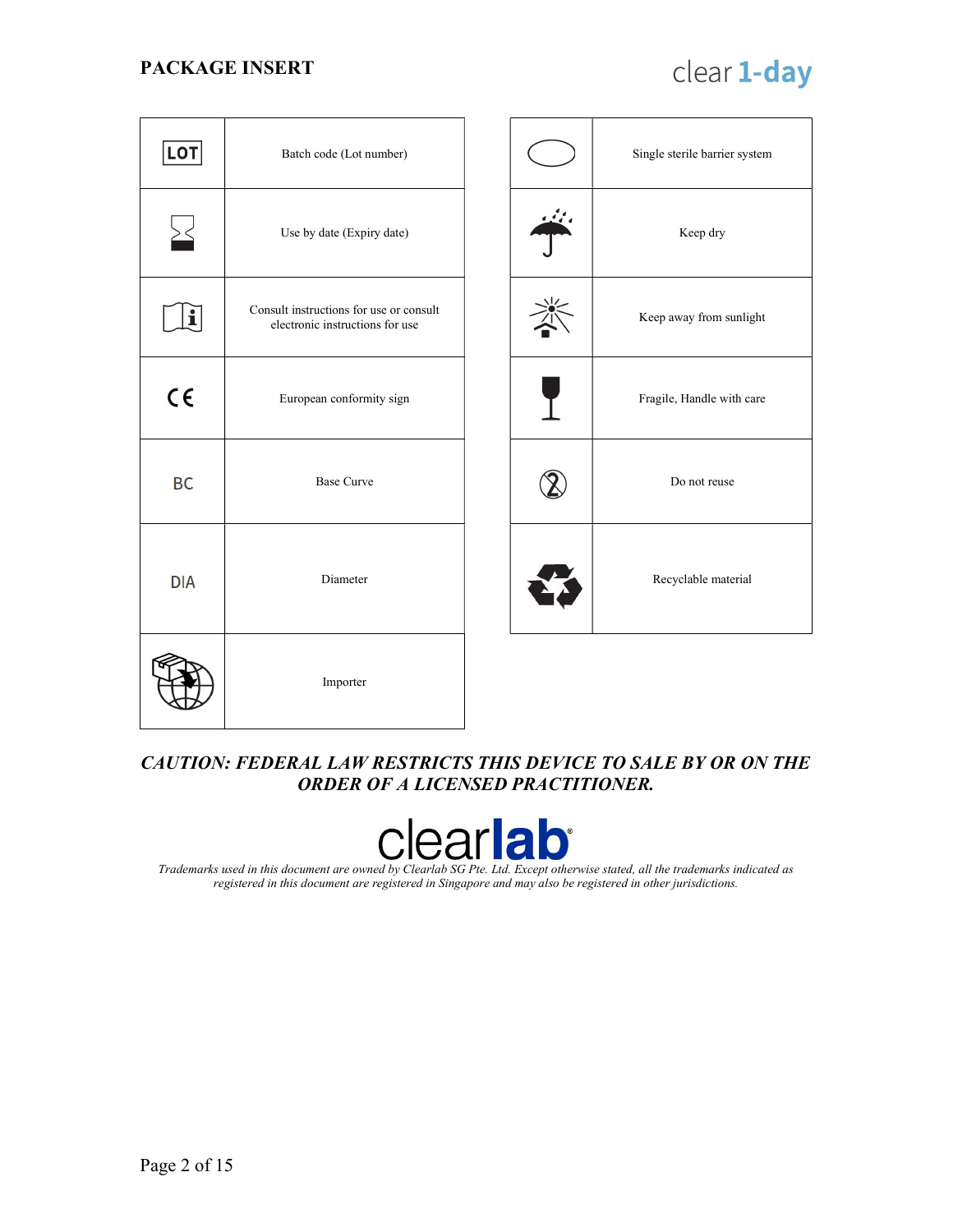### DESCRIPTION OF LENS:

The clear1-day (Hioxifilcon A) Daily Disposable Soft Contact Lenses are available in spherical, toric, and multifocal lens designs. The hydrophilic nature of this material allows the lens to become soft and pliable when immersed in an aqueous solution.

#### Material Characteristics:

The non-ionic lens material, (Hioxifilcon A) is a random co-polymer of 2-hydroxyethyl methacrylate and glycerol methacrylate cross-linked with ethylene glycol dimethacrylate. It consists of 42% Hioxifilcon A and 58% water by weight when immersed in a buffered saline solution. The lens is available with a pale blue visibility handling tint, color additive 'Reactive Blue 4' 21 CFR Part 73.3121. The Hioxifilcon A name has been adopted by the United States Adopted Names Council (USAN).

In the hydrated state, the lens conforms to the curvature of the eye covering the cornea and extending slightly beyond the limbus forming a colorless, transparent optical surface. The hydrophilic properties of the lens require that it is to be maintained in a fully hydrated state in a solution compatible with the eye. If the lens dries out, it will become hard and appear somewhat wrapped however, it will return to its proper configuration when completely rehydrated in the proper storage solution.

The hydrophilic characteristics allows aqueous solutions to enter the lens and in its fully hydrated state and the lens are approximately 58% water by weight.

The physical properties of the lens are:

| $\mathbf{r}$ and $\mathbf{r}$ are $\mathbf{r}$ and $\mathbf{r}$ are $\mathbf{r}$ and $\mathbf{r}$ and $\mathbf{r}$ |                                                                                          |
|--------------------------------------------------------------------------------------------------------------------|------------------------------------------------------------------------------------------|
| Refractive Index                                                                                                   | 1.4011(wet)                                                                              |
| <b>Light Transmission</b>                                                                                          | > 95%                                                                                    |
| Surface Character                                                                                                  | Hydrophilic & non-ionic nature                                                           |
| Water Content                                                                                                      | 58\% $(\pm 2.0\%)$                                                                       |
| Oxygen Permeability                                                                                                | 25.38 x 10 <sup>-11</sup> (cm <sup>2</sup> /sec) (mlO <sub>2</sub> /ml x mmHg), (revised |
|                                                                                                                    | FATT method) for Spherical Lens                                                          |
|                                                                                                                    | $25 \times 10^{-11}$ (cm <sup>2</sup> /sec) (mlO <sub>2</sub> /ml x mmHg), (revised      |
|                                                                                                                    | FATT method) for Toric Lens & Multifocal lens                                            |

The clear1-day (spherical) Daily Disposable soft contact lenses are available in the following dimensions:

| Diameter:                | 14.00mm to 14.40 mm                                |
|--------------------------|----------------------------------------------------|
| <b>Centre Thickness:</b> | $0.090 \pm 0.020$ mm @ -3.00D (varies with power)  |
| Base Curve:              | 8.60mm to 9.00mm (for power range of $+4.00D$ to   |
|                          | $+6.00D)$                                          |
|                          | 8.50 mm to 8.90 mm (for power range of -10.00 D to |
|                          | $+3.75D)$                                          |
| Powers:                  | $+0.25D$ to $+6.00D$ in 0.25 D increment           |
|                          | $0.00D^$ to -6.00 D in 0.25 D increment            |
|                          | $-6.50D$ to $-10.00D$ in 0.50 D increment          |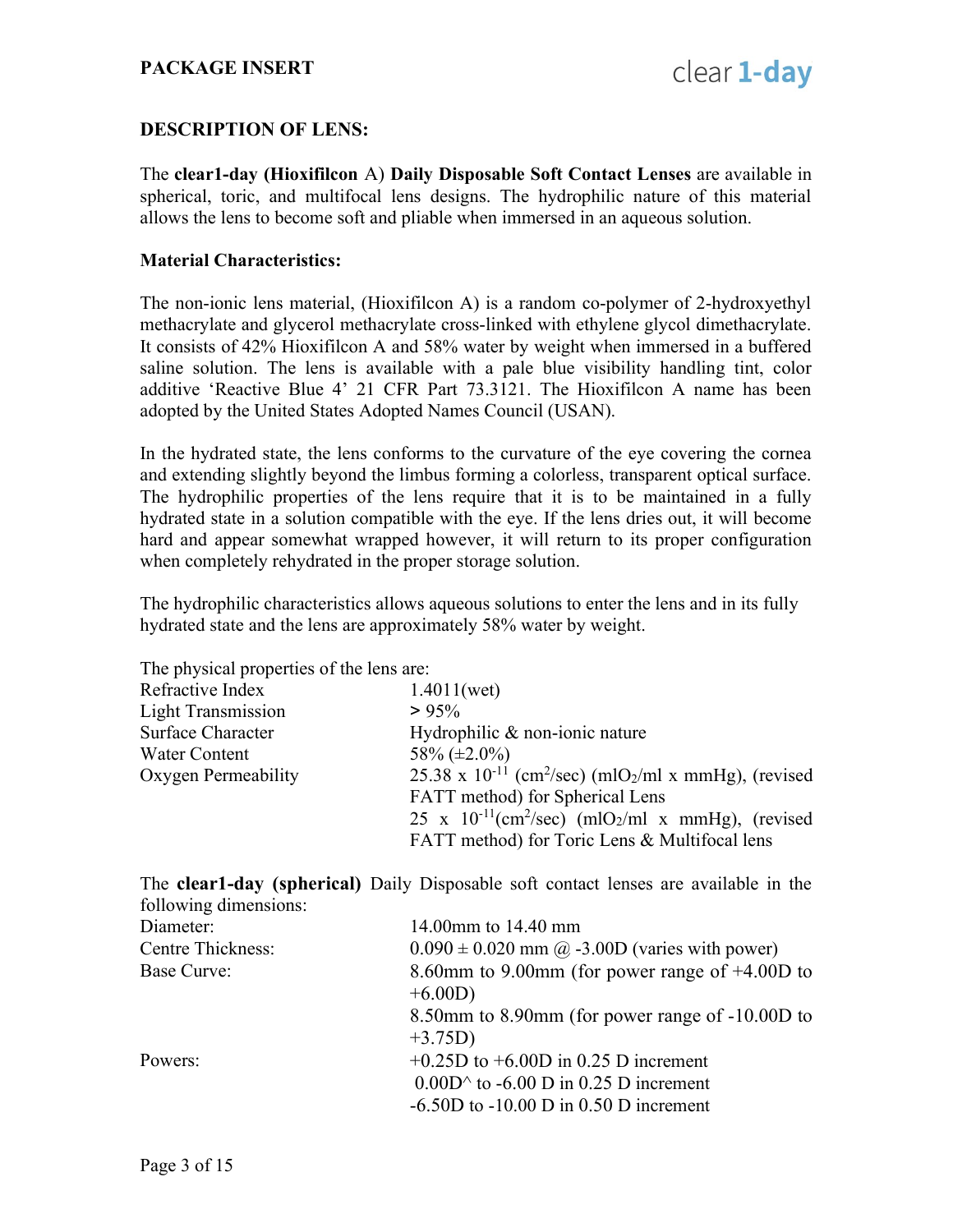The **clear1-day Toric** Daily Disposable soft contact lenses are available in the following dimensions:

| Diameter:                | 14.20mm to $14.60$ mm                                         |
|--------------------------|---------------------------------------------------------------|
| <b>Centre Thickness:</b> | $0.110$ mm $\pm$ 0.020 mm $\omega$ -3.00D (varies with power) |
| Base Curve:              | 8.30mm to 8.70 mm                                             |
| Powers:                  | $+4.00D$ to $+0.25D$ in 0.25 D increment                      |
|                          | $0.00D^$ to -6.00D in 0.25 D increment                        |
|                          | $-6.50D$ to $-10.00D$ in 0.50 D increment                     |
|                          | $+4.50D$ to $+6.00D$ in 0.50D increment                       |
| Cylinder:                | $-0.75D, -1.25D, -1.75D, -2.25D$                              |
| Axis:                    | $10^{\circ}$ to $180^{\circ}$ (in $10^{\circ}$ step)          |

The clear1-day multifocal Daily Disposable soft contact lenses are available in the following dimensions:

| Diameter:                | 14.00 mm to $14.40$ mm                                |
|--------------------------|-------------------------------------------------------|
| <b>Centre Thickness:</b> | $0.090$ mm $\pm$ 0.020 mm @-3.00D (varies with power) |
| Base Curve:              | $8.50$ mm to $8.90$ mm                                |
| Powers:                  | $+6.00D$ to $+0.25D$ in 0.25 D increment              |
|                          | $0.00D^$ to -6.00D in 0.25 D increment                |
|                          | $-6.50D$ to $-10.00D$ in 0.50 D increment             |
| <b>ADD</b> Powers:       | $+1.00D, +1.50D, +2.00D, +2.50D$                      |
|                          |                                                       |

 $\triangle$ Note: Plano lens (0.00D – without corrective power) is not being sold in EU. Plano lens is used for the manufacture of cosmetically tinted lenses (colored lenses). Standard Minus Power SKU starts at -0.25D.

#### ACTIONS:

In its hydrated state, the clear1-day (Hioxifilcon A) Daily Disposable Soft Contact Lens, when placed on the cornea, acts as a corrective refracting medium (except for plano lenses) to focus light rays on the retina.

#### INDICATIONS (USES):

The clear1-day (spherical) Daily Disposable Soft Contact Lens is indicated for daily wear single use only for the optical correction (except for plano lenses) of refractive ametropia (myopia and hyperopia) in phakic and aphakic persons with non-diseased eyes who may have 1.00D or less of astigmatism.

The clear1-day Toric Daily Disposable Soft Contact Lens is indicated for daily wear single use only for the optical correction of refractive ametropia (myopia and hyperopia) in phakic and aphakic persons with non-diseased eyes who may have 7.00D or less of astigmatism.

The clear1-day Multifocal Daily Disposable Soft Contact Lens is indicated for daily wear single use only for the optical correction of refractive ametropia (myopia and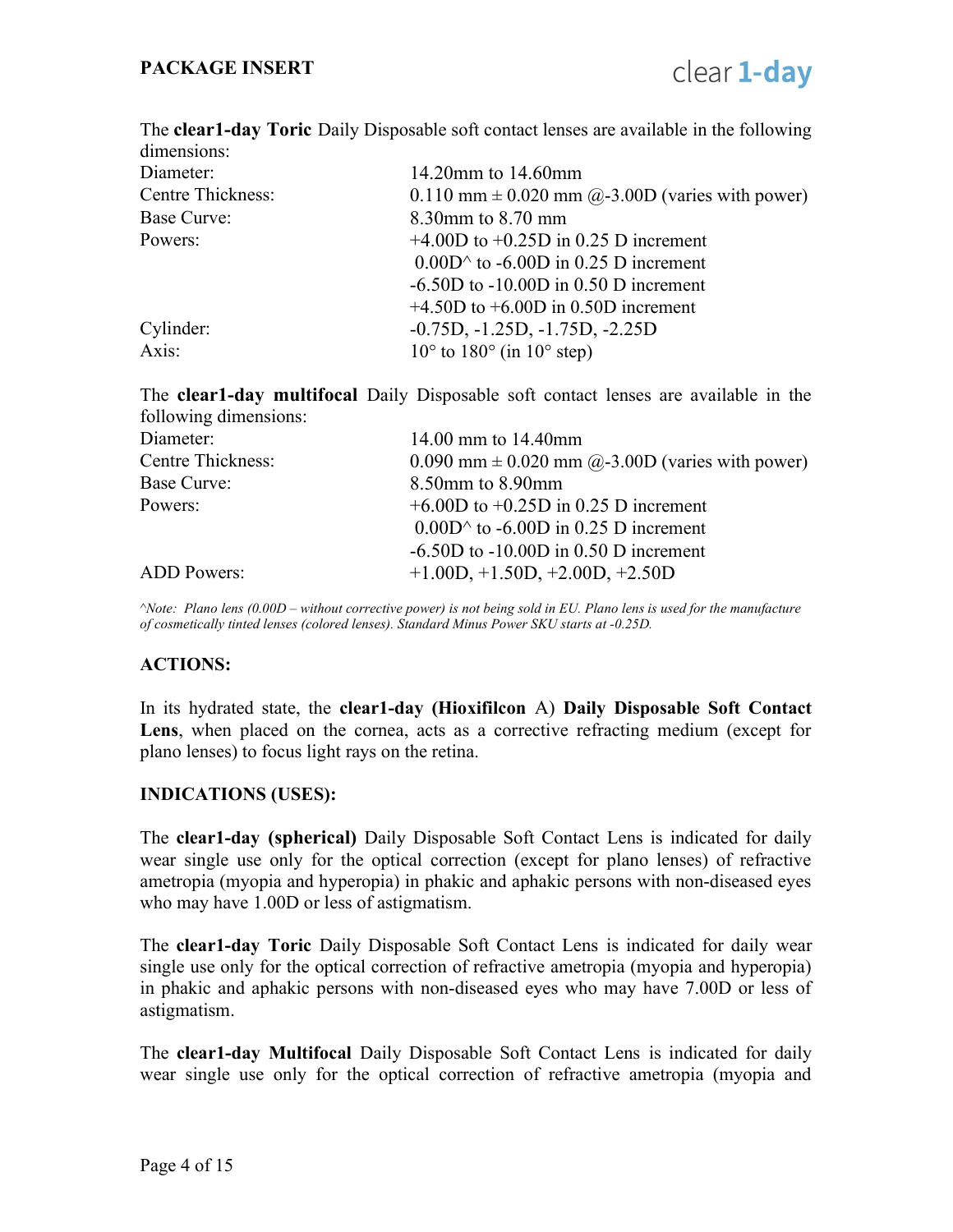hyperopia) and/or presbyopia in phakic and aphakic persons with non-diseased eyes who may have 1.00D or less of astigmatism.

The lens is intended to be worn once and then discarded at the end of each wearing period on a daily basis. The patient should be instructed to start the next wearing period with a new lens. Reusing daily disposable contact lenses can increase the risk of infection, dryness, and discomfort.

The target population for the use of this device are adults of 18 years or older. There is no clinical data to support the use of this device by individuals under 18 years of age. Use of this device by individuals less than 18 years of age is at the sole discretion of the eye care professionals (ECP).

### CONTRAINDICATIONS (REASONS NOT TO USE):

DO NOT USE the clear1-day (Hioxifilcon A) Daily Disposable Soft Contact Lens when any of the following conditions are present:

- Acute and subacute inflammation or infection of the anterior chamber of the eye.
- Any eye disease, injury, or abnormality that affects the cornea, conjunctiva, or eyelids.
- Severe insufficiency of lacrimal secretion (dry eyes).
- Corneal hypoesthesia (reduced corneal sensitivity), if not-aphakic.
- Any systemic disease that may affect the eye or be exaggerated by wearing contact lens.
- Allergic reactions of ocular surfaces or adnexa that may be induced or exaggerated by wearing contact lens or use of contact lens solutions.
- Any active corneal infection (bacterial, fungi, or viral).
- If eyes become red or irritated.
- Patients unable to follow lens care regimen or unable to obtain assistance to do so.
- Advise patient not to wear clear1-day (Hioxifilcon A) Daily Disposable Soft Contact Lens while sleeping.

#### CAUTION:

Due to the small number of patients enrolled in clinical investigations of lenses, all refractive powers, design configurations, or lens parameters available in the lens material were not evaluated in significant numbers. Consequently, when selecting an appropriate lens design and parameter, the eyecare practitioner should consider all characteristics of the lens that can affect lens performance and ocular health, including oxygen permeability, wettability, central and peripheral thickness, and optic zone diameter.

The potential impact of these factors on the patient's ocular health must be carefully weighed against the patient's need for refractive correction. Therefore, the continuing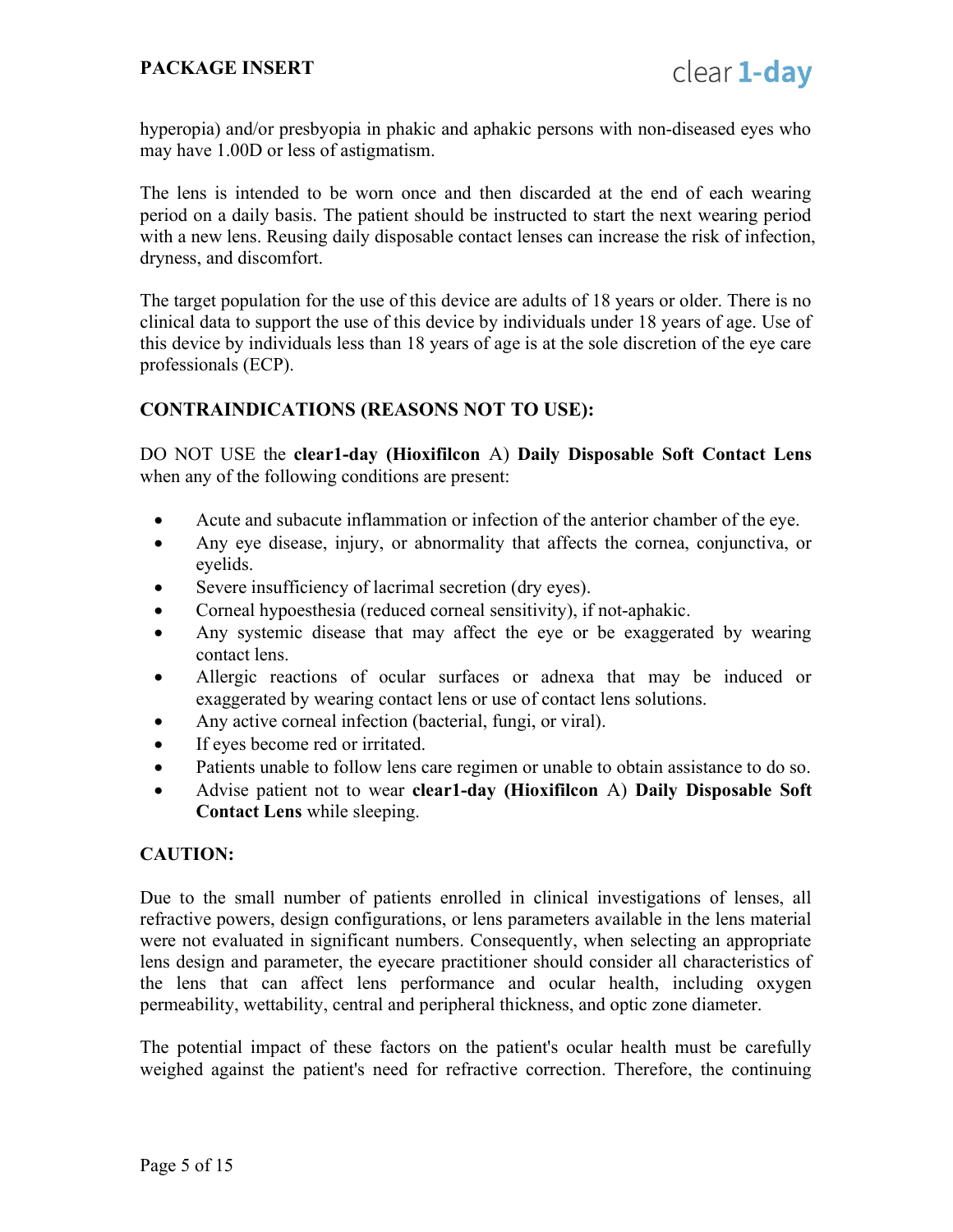ocular health of the patient and the lens performance on the eye should be carefully monitored by the prescribing eyecare practitioner.

#### WARNINGS:

- PROBLEMS WITH CONTACT LENS COULD RESULT IN SEROUS INJURY TO THE EYE. It is essential that you follow your eyecare practitioner's direction and all labeling instructions for proper use of lens and lens care products, including the lens case. EYE PROBLEMS, INCLUDING CORNEAL ULCERS, CAN DEVELOP RAPIDLY AND LEAD TO LOSS OF VISION; THEREFORE, IF YOU EXPERIENCE EYE DISCOMFORT, EXCESSIVE TEARING, VISION CHANGES, OR REDNESS OF THE EYE, IMMEDIATELY REMOVE YOUR LENS AND PROMPTLY CONTACT YOUR EYECARE PRACTITIONER.
- Daily wear lens is not indicated for overnight wear, and you are instructed not to wear the clear1-day (Hioxifilcon A) Daily Disposable Soft Contact Lens while sleeping. Clinical studies have shown that the risk of serious adverse reactions is increased when these lenses are worn overnight. Patients are advised to remove lenses while sleeping.
- Studies have shown that contact lens wearers who are smokers have a higher incidence of adverse reactions than nonsmokers do.

#### PRECAUTIONS:

Special Precautions for the Eyecare Practitioner

Clinical studies have demonstrated that the contact lenses manufactured from (Hioxifilcon A) are safe and effective for their intended use. However, the clinical studies may not have included all the design configurations or lens parameters that are presently available in this lens material.

Always discard disposable lenses after the recommended wearing schedule prescribed by the eyecare practitioner.

Consequently, when selecting an appropriate lens design and parameter, the eyecare practitioner should consider all characteristics of the lens that can affect lens performance and ocular health, including oxygen permeability, wettability, central and peripheral thickness, and optic zone diameter.

The potential impact of these factors on the patient's ocular health must be carefully weighed against the patient's need for refractive correction. Therefore, the continuing ocular health of the patient and the lens performance on the eye should be carefully monitored by the prescribing eyecare practitioner.

Fluorescein, a yellow dye, should not be used while the lens is on the patient's eye. The lens absorbs this dye and becomes discolored. Whenever Fluorescein is used in eyes, the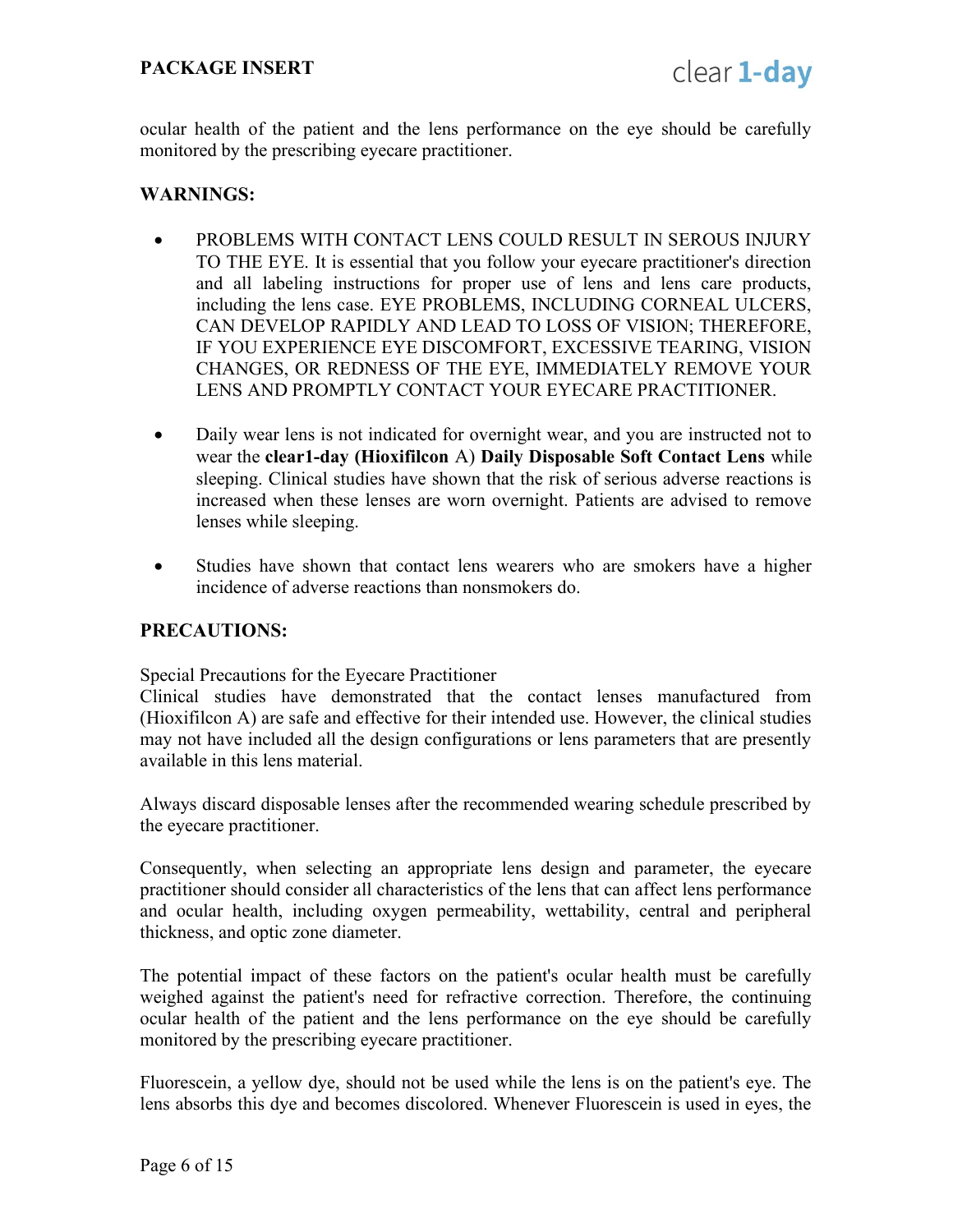eyes should be flushed with a sterile saline solution that is recommended for in eye use. Wait at least one hour before replacing the lens. Too early replacement may allow the lens to absorb residual Fluorescein irreversibly.

Before leaving the eyecare practitioner's office, the patient should be able to promptly remove the lens or should have someone else available to remove the lens for him or her.

Eyecare practitioners should instruct the patient to remove the lens immediately if the eye becomes red or irritated.

#### The eyecare practitioner should carefully instruct patients about the following lens care regimen and safety precautions:

- The lens is intended to be worn once and then discarded at the end of each wearing period.
- The patient should be instructed to start the next wearing period with a new lens.
- Emergency lens cleaning and disinfection is not recommended.
- The patient should be reminded to always have replacement lenses or back-up spectacles available.
- The patient should be instructed to always have a spare pair of lenses.
- Always wash and rinse hands before handling lens.
- Do not get cosmetics, lotions, soaps, creams, deodorants, or sprays in the eyes or on the lens.
- Insert lenses before applying makeup and remove lenses before taking makeup off.
- Do not touch contact lens with the fingers or hands if the hands are not free of foreign materials, as microscopic scratches of the lens may occur, causing distorted vision and/or injury to the eye.
- Carefully follow the handling, insertion, removal and wearing instructions in the patient instructions for the clear1-day (Hioxifilcon A) Daily Disposable Soft Contact Lens and those prescribed by the eyecare practitioner.
- Never wear lens beyond the period recommended by the eyecare practitioner.
- If aerosol products such as hair spray are used while wearing lens, exercise caution and keep eyes closed until the spray has settled.
- Always handle lens carefully and avoid dropping them.
- Avoid all harmful or irritating vapors and fumes while wearing lens.
- Ask the eyecare practitioner about wearing lens during sporting activities.
- Inform the doctor (health care practitioner) about being a contact lens wearer.
- Never use tweezers or other tools to remove lens from the lens container unless specifically indicated for that use. Pour the lens into the hand.
- Do not touch the lens with fingernails.
- Always contact the eyecare practitioner before using any medicine or medications in the eyes.
- Always inform the employer of being a contact lens wearer. Some jobs may require use of eye protection equipment or may require that the patient not wear contact lens.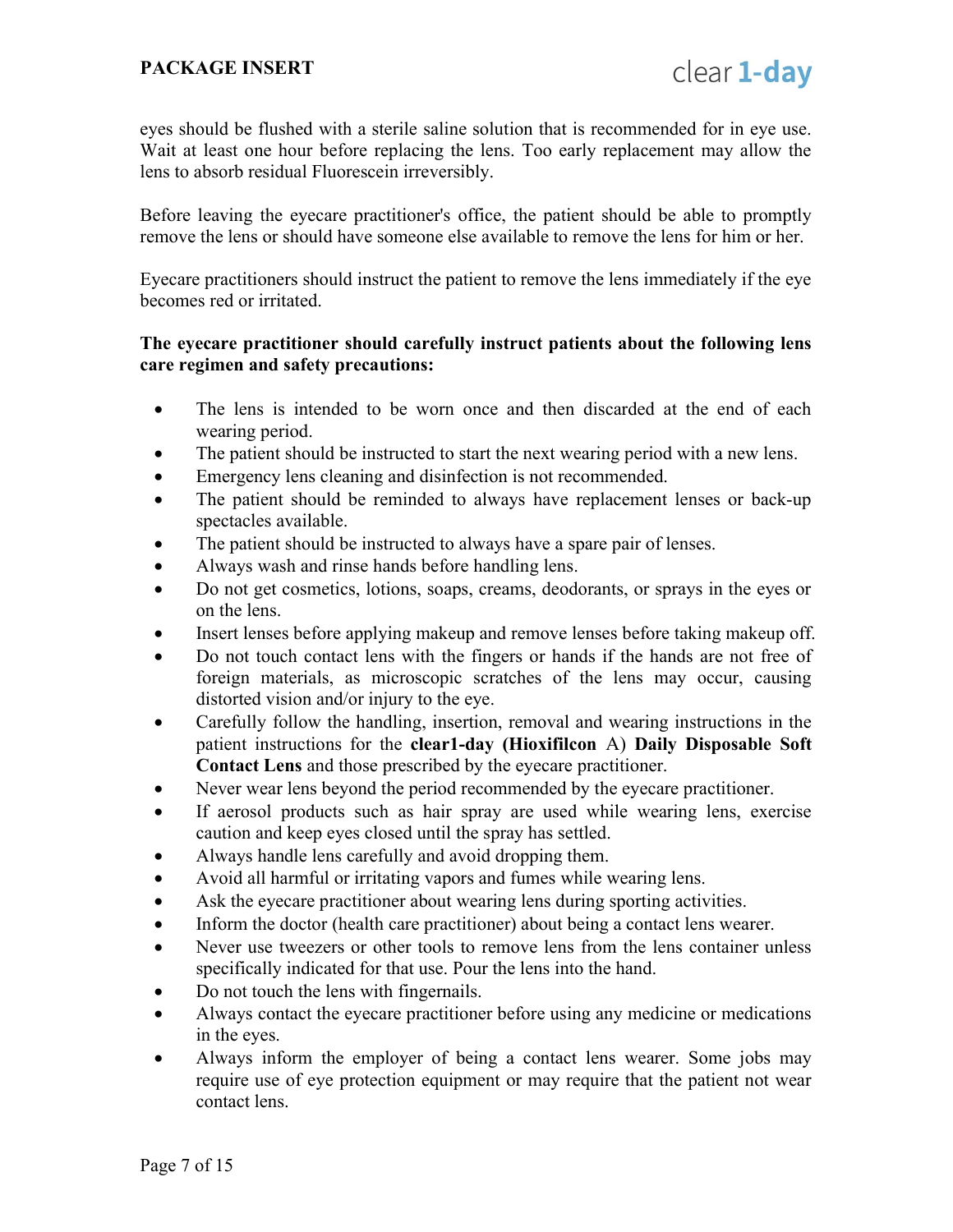- As with any contact lens, follow-up visits are necessary to assure the continuing health of the patient's eyes. The patient should be instructed as to a recommended follow-up.
- Avoid wearing contact lens during swimming activities. Chemicals from treated water may be absorbed by the contact lens and alter its physicochemical properties; chemical residues or foreign materials may stick or deposit on the surface of the lens and will cause eye irritation, inflammation, or injury to the eye. Swimming in untreated water may cause bacteria or fungus to stick on the surface of the contact lens causing eye infections.

### ADVERSE REACTIONS:

The patient should be informed that the following problems may occur:

- Eyes stinging, burning, itching (irritation), or other eye pain.
- Comfort is less than when lens was first placed on eye.
- Feeling that something is in the eye such as a foreign body or scratched area.
- Excessive watering (tearing) of the eye.
- Unusual eye secretions.
- Redness of the eye.
- Reduced sharpness of vision (poor visual acuity).
- Blurred vision, rainbows, or halos around objects.
- Sensitivity to light (photophobia).
- Dry eyes.

#### If the patient notices any of the above, he or she should be instructed to:

- IMMEDIATELY REMOVE THE LENS.
- If discomfort or problems stops, then look closely at the lens. If the lens is in a way damaged, DO NOT PUT THE LENS BACK ON YOUR EYE. Discard the lens and replace with a fresh lens.
- After reinsertion, if the problem continues, the patient should IMMEDIATELY REMOVE THE LENS AND CONSULT YOUR EYECARE PRACTITIONER.

When any of the above problems occur, a serious condition such as infection, corneal ulcer, neovascularization, or iritis may be present. KEEP THE LENS OFF THE EYE AND SEEK IMMEDIATE PROFESSIONAL IDENTIFICATION of the problem and prompt treatment to avoid serious eye damage.

### FITTING:

Conventional methods of fitting contact lenses apply to the clear1-day (Hioxifilcon A) Daily Disposable Soft Contact Lens. For detailed description of the fitting techniques, refer to the clear1-day (Hioxifilcon A) Daily Disposable Soft Contact Lens Professional Fitting Guide, copies of which are available from: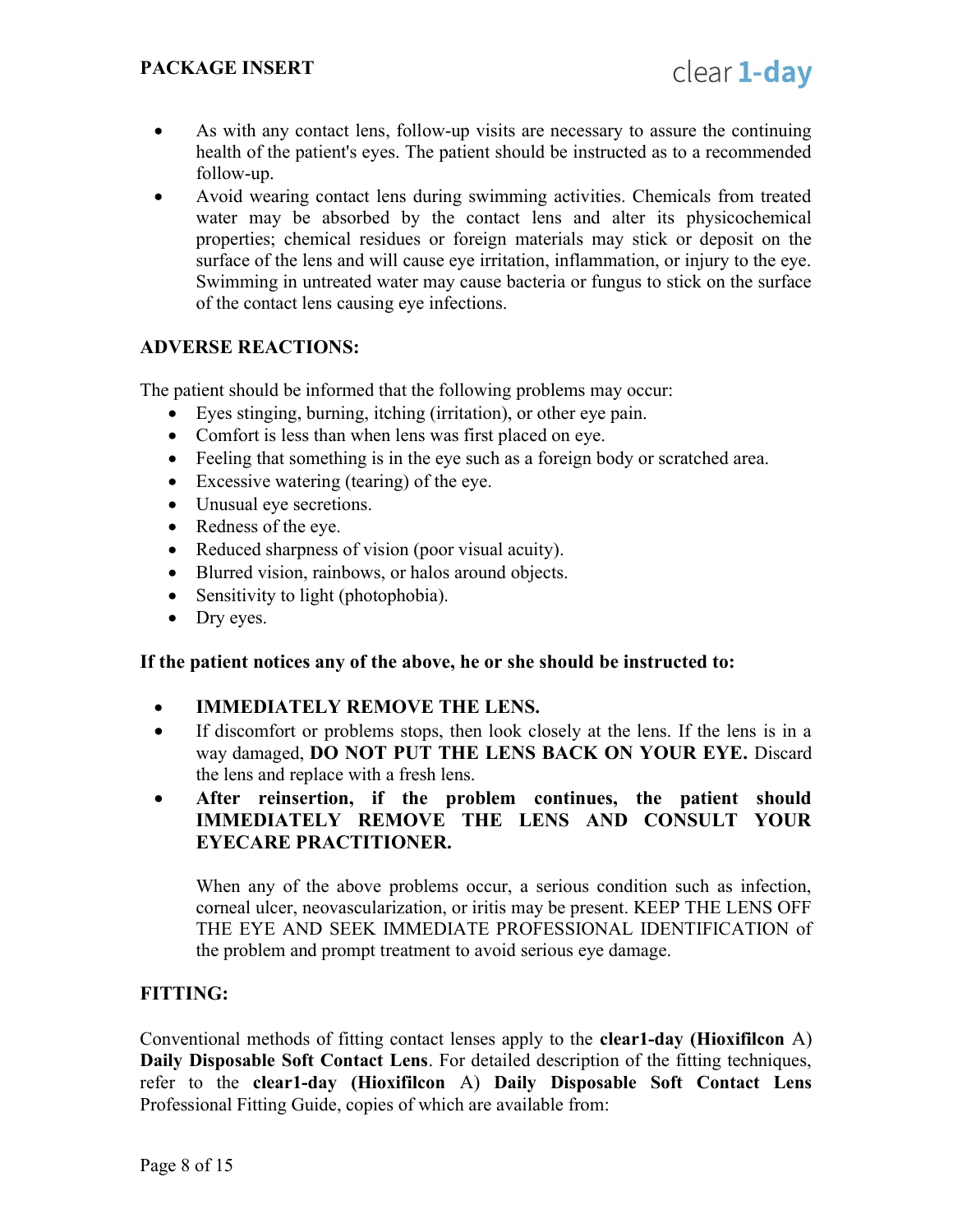### Clearlab SG Pte. Ltd.

139 Joo Seng Road, Singapore 368362 Tel: +65 6749 1090 Fax: +65 6282 3953 Email: Regulatory@clearlab.com Website: www.clearlab.com

### PERSONAL CLEANLINESS and LENS HANDLING:

Cleanliness is an important aspect of contact lens care.

#### Before Handling Your Lens:

- Before handling your lens, always wash and rinse your hands thoroughly and dry them with a lint-free towel.
- Do not use soaps, lotions, cold creams, or perfumes which leave a residue on your hands.
- Avoid using medications, creams, deodorants, make-up, after shave lotions, or similar items prior to touching your lens.
- When hair spray is used, the eye must be kept closed until the spray has settled.
- Take care in handling your lens. Always avoid touching your lens with your fingernails or other sharp objects.
- NEVER WORK DIRECTLY OVER A SINK WITH THE DRAIN OPEN, AS THE LENS MAY BE LOST.

### Handling and Placing the Lens on the Eye:

- To avoid the possibility of lens mix-ups, always start with the same lens first.
- Remove the Lens from its storage case and examine it to be sure that it is moist, clean, clear, and free of any nicks or tears.
- Place the lens on the tip of the index finger of your dominant hand.
- While positioned on your index finger, check to ensure the lens has not turned inside out. To check this, look at the profile of the lens against a light background. If the edge profile appears convex and bowl-shaped, then it is correct. If the lens is inverted, it will flare out at the edge. If the lens is inverted, simply reverse it by using light fingertip pressure. Be sure to avoid damaging the lens with your fingernails.
- Look straight ahead and raise the upper lid with your other index finger.
- Then look down, keep both eyes open and place the lens on the upper white part of the eye.
- Slowly release upper lid, and gently close your eye.
- The lens should center automatically, or it can be moved on center by gentle fingertip pressure through the lids.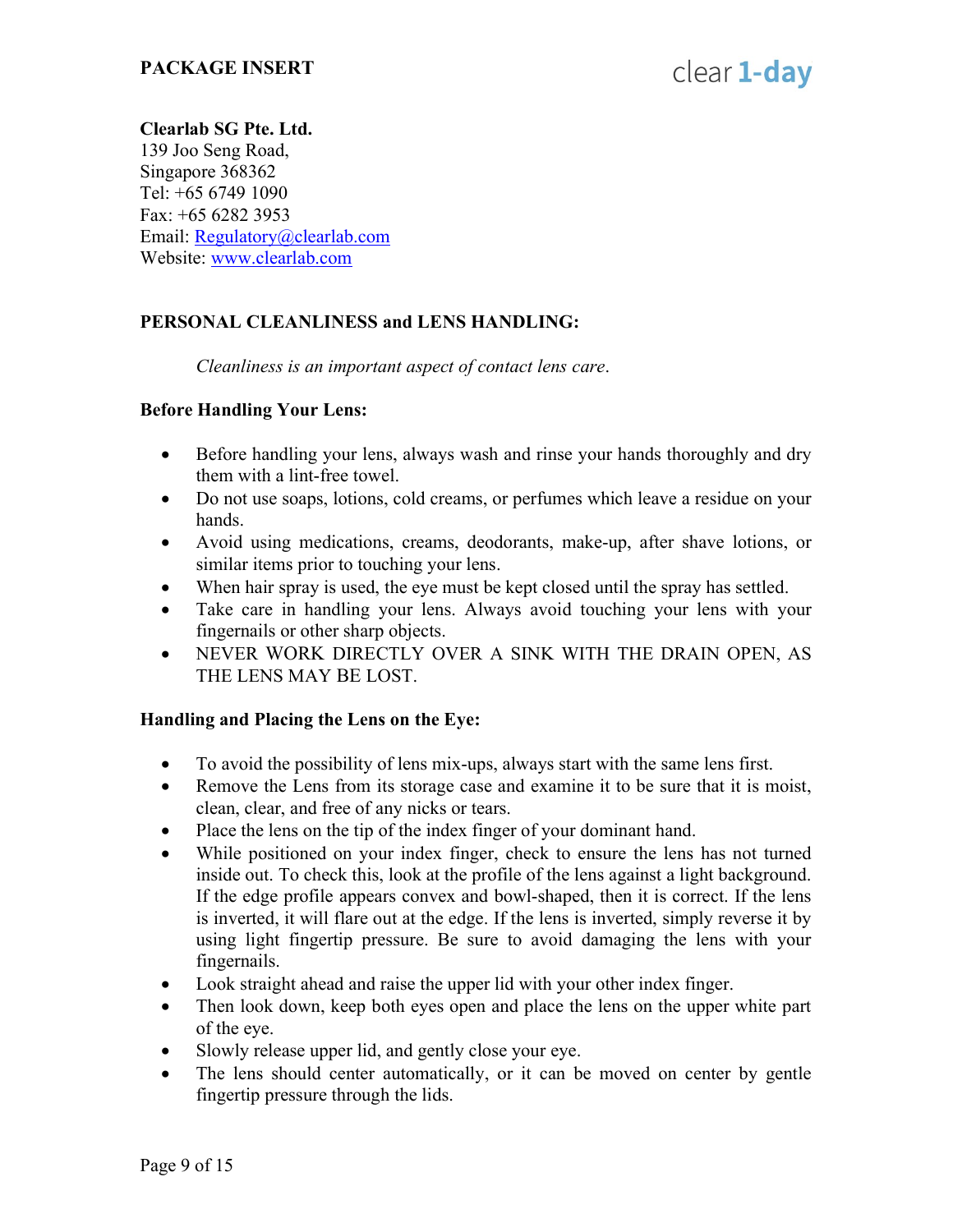clear 1-day

- Repeat the above procedure for the second lens.
- If the lens does not move freely on your eye, contact your eyecare practitioner for further instructions.

There is no single "right way" of putting on lens. If you find this method of lens placement difficult, your eyecare practitioner will suggest another method or provide additional information.

NOTE: If after replacement of the lens, your vision is blurred, check for the following:

- The lens is not centered on the eye (see "Centering the lens" next in this booklet.
- If the lens is centered, remove the lens (see "Removing the lens" section) and check the following:
	- a. Cosmetic or oils on the lens. Discard lens and place a new lens on the eye again.
	- b. The lens is on the wrong eye.
	- c. The lens inside-out (it would also not be as comfortable as normal)

If you find that your vision is still blurred after checking the above possibilities, remove both lenses and consult your eyecare practitioner.

#### Centering the Lens:

Very rarely a lens that is on the cornea will be displaced onto the white part of the eye during lens wear. This can also occur during placement and removal of the lenses if the correct techniques are not performed properly. To center a lens, follow the procedure outlined below.

Using your index finger, gently apply pressure to the lens and slide it back into the cornea. If the lens gets under the upper lid, gently massage the upper lid while looking down and move the lens toward the cornea.

#### Removing the Lens from the Eye:

#### Preparation:

- Wash and rinse your hands thoroughly.
- Dry hands with a lint-free towel.
- Check that the lens is centered on the cornea before attempting to remove the lens. Check your vision by covering one eye. If vision is blurry, the lens is off-center. Re-center the lens before attempting to remove it.

#### Removal:

- To avoid the possibility of lens mix-ups, always begin with the same lens.
- Look up and keep both eyes open.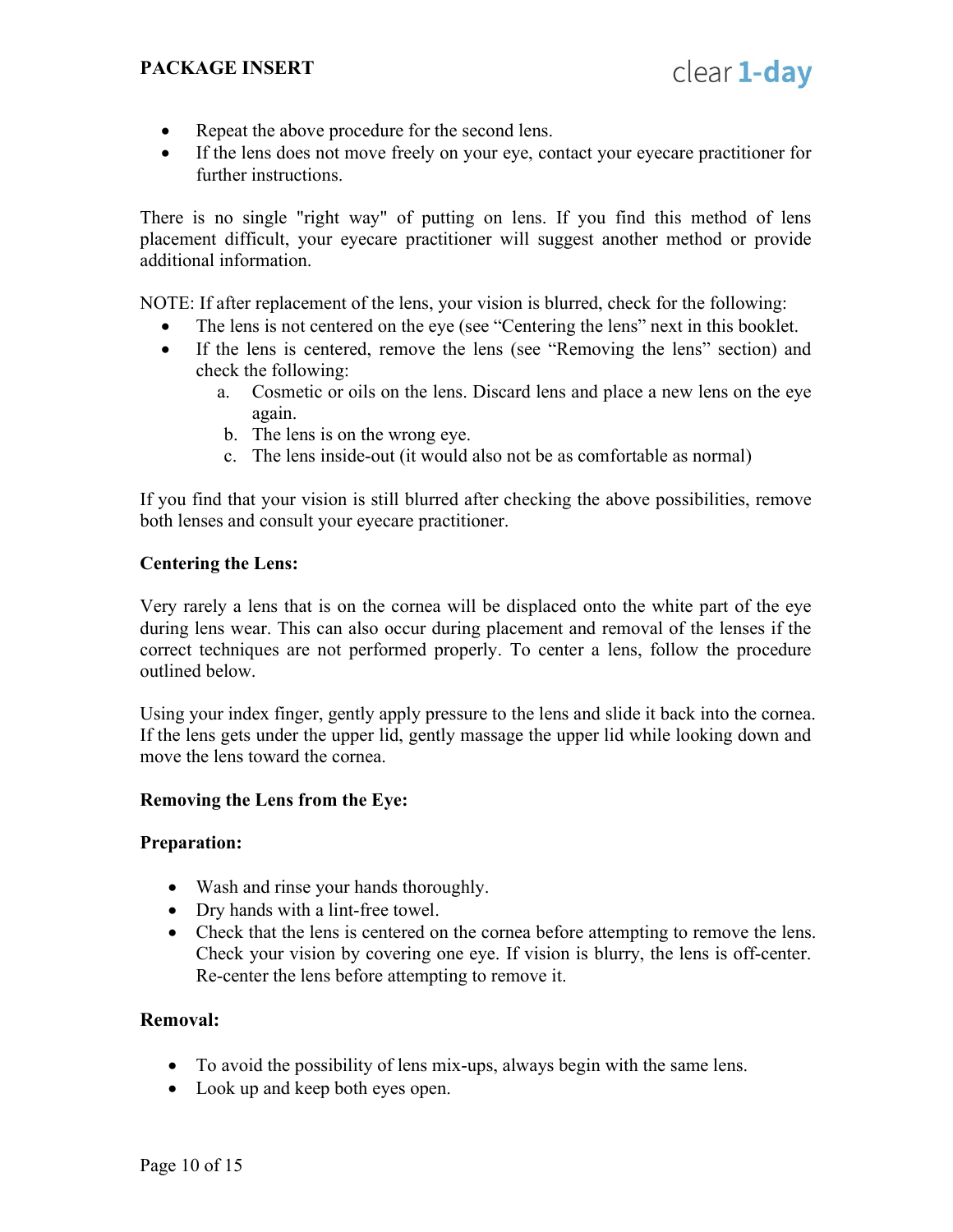- Using the middle finger of your dominant hand, gently pull down the lower lid of the first eye. Using the tip of your index finger of the same hand, touch the lens and slide it onto the white of the eye.
- Gently "pinch" the lens between the index finger and the thumb and remove.
- Repeat the procedure for the second eye.
- If the lens still cannot be moved, contact your eyecare practitioner for further instruction.
- Upon removal, discard the lens.

### IMPORTANT:

Always avoid touching your lens with your fingernails. Use only your fingertips.

If you find this method difficult, your eyecare practitioner will suggest another method or provide additional instruction.

### WEARING SCHEDULE:

### THE WEARING AND REPALCEMENT SCHEDULE SHOULD BE DETERMINED BY THE EYECARE PRACTITIONER.

The lens is designed for daily wear (less than 24 hours while awake). The maximum wearing time should be determined by the eyecare professional based upon the patient's physiological eye condition because individual responses to contact lenses vary. Patients tend to overwear the lens initially. It is important not to exceed the wearing schedule. The eyecare practitioner should emphasize the importance of adhering to the initial maximum wearing schedule. Regular check-ups, as determined by the eyecare practitioner, are also extremely important.

The clear1-day (Hioxifilcon A) Daily Disposable Soft Contact Lens are indicated for daily wear. The maximum suggested wearing time for the **clear1-day (Hioxifilcon** A) Daily Disposable Soft Contact Lens is:

| $\overline{ }$ |  | - |  |                         |
|----------------|--|---|--|-------------------------|
|                |  |   |  | working hours<br>А<br>. |

WEARING SCHEDULES SHOULD BE DETERMINED BY THE EYECARE PRACTITIONER

### PLANNED REPLACEMENT:

The clear1-day (Hioxifilcon A) Daily Disposable Soft Contact Lens is intended to be worn once and then discarded at the end of each wearing period. The patient should be instructed to start the next wearing period with a new lens.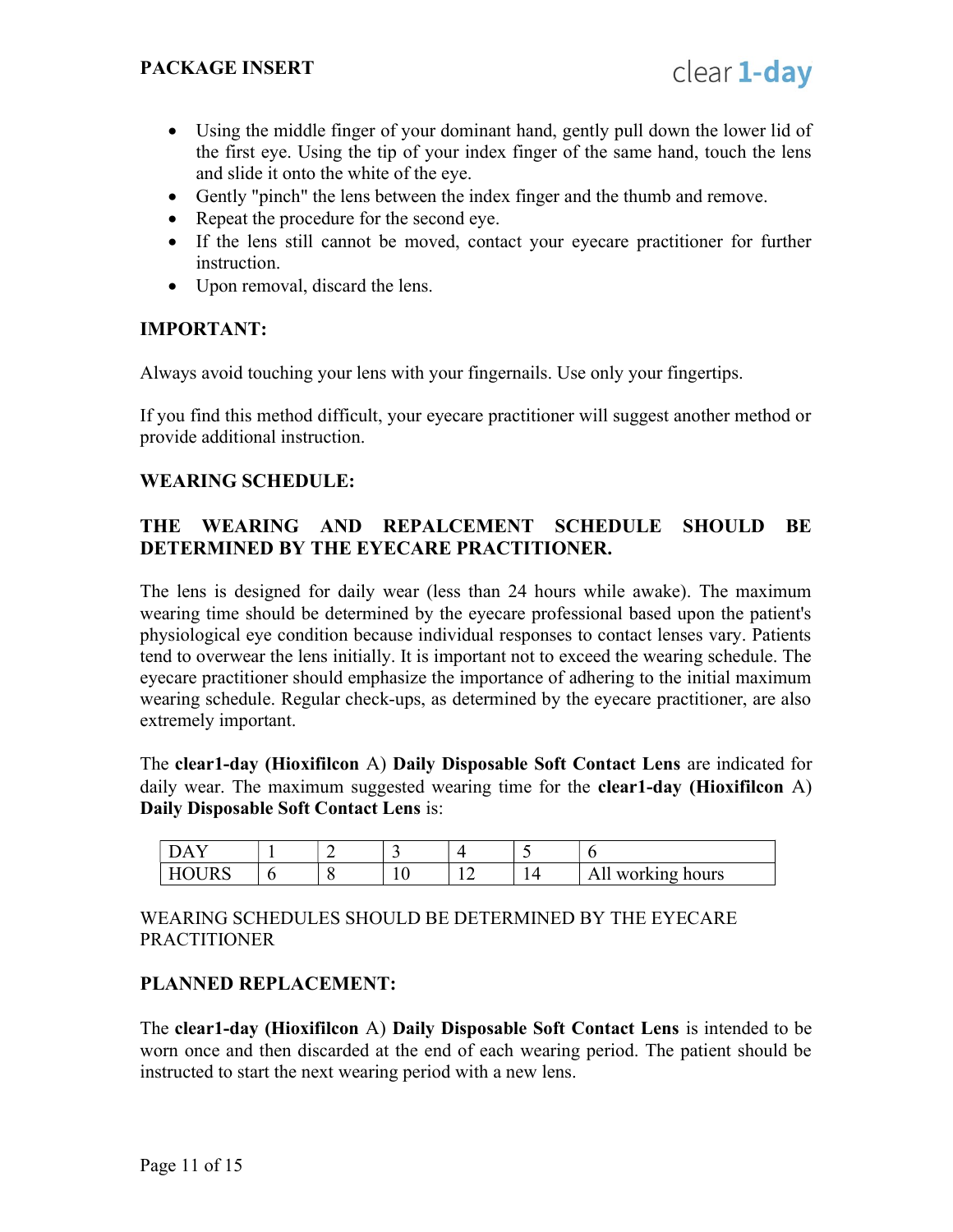### CARING FOR YOUR LENS: Basic Instructions:

The clear1-day<sup>®</sup> (Hioxifilcon A) Daily Disposable Soft Contact Lens described in this booklet is designed as a Daily Disposable lens.

The lens is intended to be worn once and then discarded at the end of each wearing period. You are instructed to start the next wearing period with a new lens. You are also instructed to always have a spare pair of lenses with you. The lens is designed for daily wear (less than 24 hours while awake). The maximum wearing time should be determined by the eyecare professional based upon the patient's physiological eye condition because individual responses to contact lenses vary. Patients tend to overwear the lenses initially. The eyecare professional should stress the importance of adhering to the initial maximum wearing schedule. Studies have not been conducted to show that **clear1-day**<sup>®</sup> (Hioxifilcon A) Daily Disposable Soft Contact Lens are safe to wear during sleep; therefore, patients should be advised to remove their lenses while sleeping. Normal daily wear of lenses assumes a minimum of 6 hours non-lens wear per 24 hour period. Optimum individual wearing schedule will vary.

You should adhere to a recommended daily disposable care regimen. Failure to follow the regimen may result in development of serious ocular complications as discussed in the warning section above.

If you require only vision correction but will not or cannot adhere to a recommended care regimen for your lens, or unable to place and remove your lens or have someone available to place and remove them, you should not attempt to get and wear contact lens.

When you first get your lens, be sure you must put the lens on and remove them while you are in your eyecare practitioner's office.

Your eyecare practitioner should instruct you about appropriate and adequate procedures and products for your use and provide you with a copy of the Wearer's Guide for the clear1-day<sup>®</sup> (Hioxifilcon A) Daily Disposable Soft Contact Lens.

For safe contact lens wear, you should know and always practice your lens care routine:

- Always wash, rinse, and dry hands before handling contact lens.
- Do not use saliva for lubricating or rewetting lens. Do not put lens in the mouth.

### STORAGE CONDITIONS:

Store lenses between 23°C to 27°C.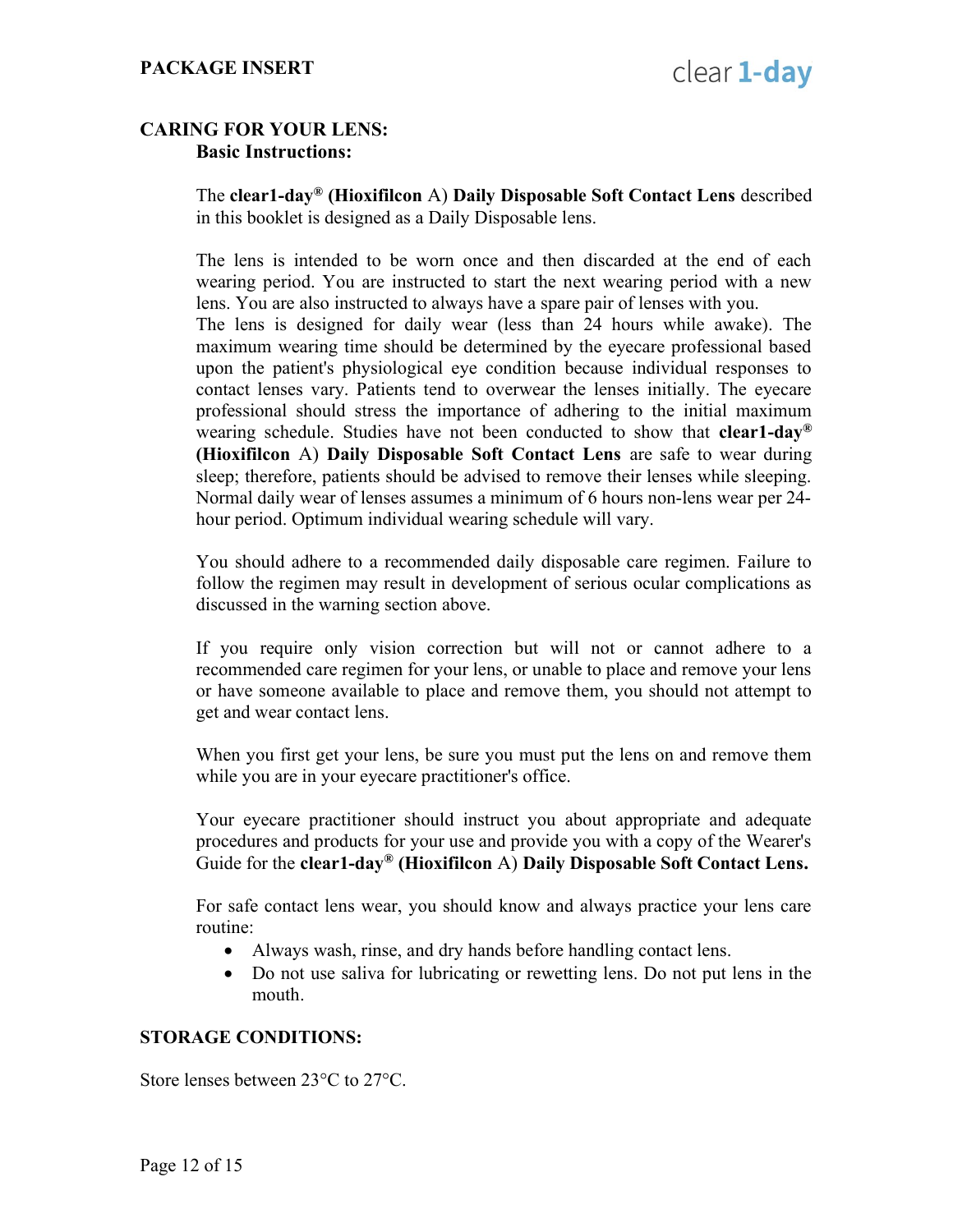#### EMERGENCIES:

The patient should be informed that if any chemical of any kind (household products, gardening solutions, laboratory chemicals, etc.) are splashed into the eyes, the patient should:

#### FLUSH EYES IMMEDIATELY WITH TAP WATER AND IMMEDIATELY CONTACT YOUR EYECARE PRACTITIONER OR VISIT A HOSPITAL EMERGENCY ROOM WITHOUT DELAY. WHEN TO CALL YOUR PRACTITIONER?

Certain symptoms may be early indicators of potentially serious problems. A careful examination of your lens, and professional examination of your eyes, may be required. Remove the lens following the instructions outlined in this guide, and call your eyecare practitioner if:

- Your eye becomes red and feels irritated or "gritty".
- You notice a change in your vision or see rainbows or halos around objects.
- You experience discomfort and/ or sensitivity to lights.

#### A good general policy is:

"IF IN DOUBT ... TAKE THE LENS OUT" and contact your eyecare practitioner.

#### Learn and Use Proper lens Care Habits:

- Follow Instructions.
- Handle Lens Properly.
- Learn How to Put on and Take Off Your Lens.
- Always use a fresh lens at the start of the wearing period.

#### INSTRUCTIONS FOR MONOVISION WEARER

• You should be aware that as with any type of lens correction, there are advantages and compromises to monovision contact lens therapy. The benefit of clear near vision in straight ahead and upward gaze that available with monovision may be accompanied by a vision compromise that may reduce your visual acuity and depth perception for distance and near tasks. Some patients have experienced difficulty adapting to it. Symptoms, such as mild blurred vision, dizziness, headaches, and a feeling of slight imbalance, may last for a brief minute or for several weeks as adaptation takes place. The longer these symptoms persist, the poorer your prognosis for successful adaptation. You should avoid visually demanding situations during the initial adaptation period. It is recommended that you first wear these contact lenses in familiar situations, which are not visually demanding. For example, it might be better to be a passenger rather than a driver of an automobile during the first few days of lens wear. It is recommended that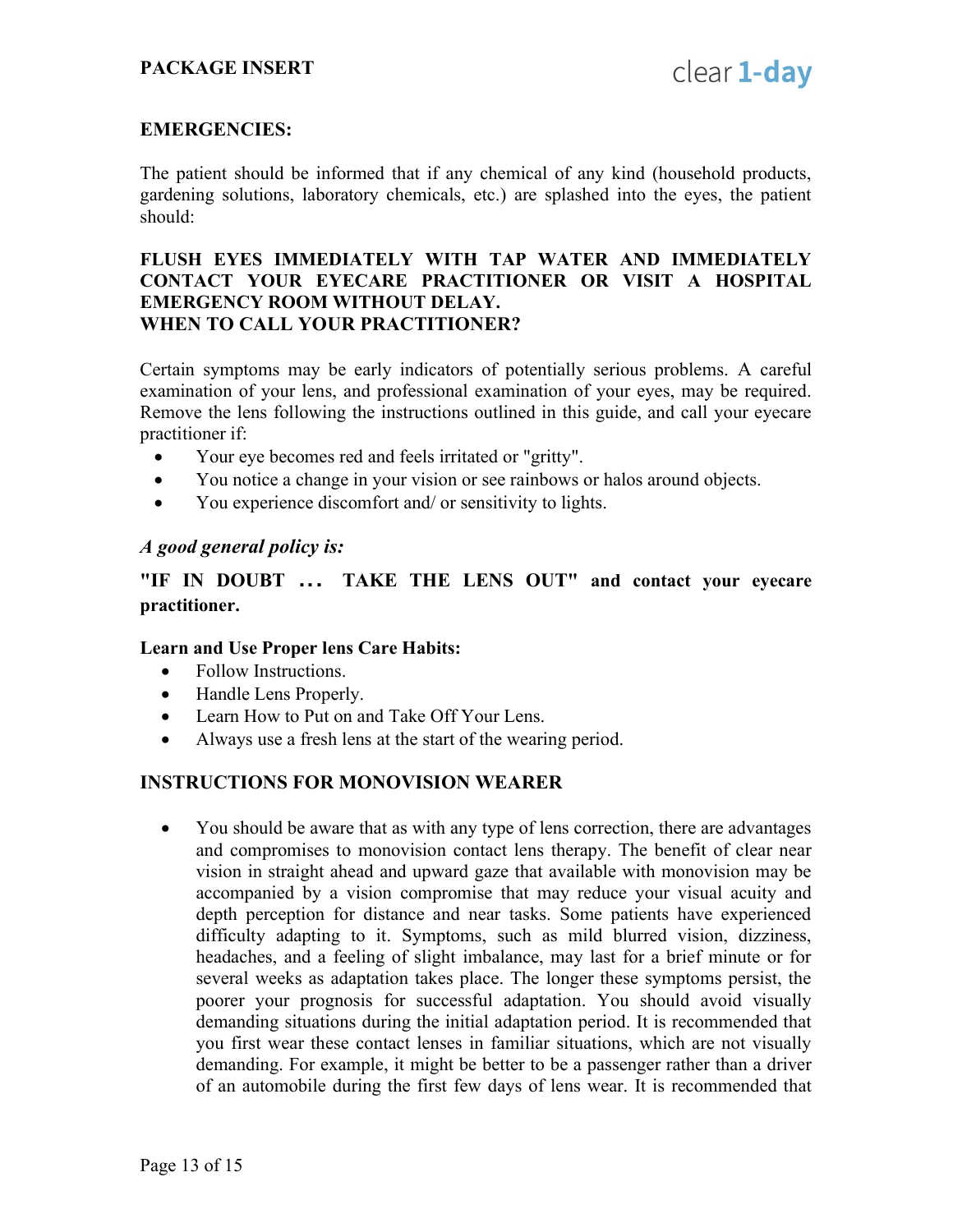you only drive with monovision correction if you pass you state driver's license requirements with monovision correction.

- Some monovision patients will never be fully comfortable functioning under low levels of illumination, such as driving at night. If this happens, you may want to discuss with your eyecare practitioner having additional contact lenses prescribed so that both eyes are corrected for distance when sharp distance binocular vision is required.
- If you require very sharp near vision during prolonged close work, you may want to have additional contact lenses prescribed so that both eyes are corrected for near when sharp near binocular vision is required.
- Some monovision patients require supplemental spectacles to wear over the monovision correction to provide the clearest vision for critical tasks. You should discuss this with your eyecare practitioner.
- It is important that you follow your eyecare practitioner's suggestions for adaptation to monovision contact lens therapy. You should discuss any concerns that you may have during and after the adaptation period.
- The decision to be fit with monovision correction is most appropriately left to the eyecare practitioner in conjunction with you, after carefully considering and discussing your needs.

### HOW SUPPLIED:

Each lens is supplied sterile in a blister pack containing buffered saline solution. The blister pack is marked with the diopter for spherical lenses or toric power, cylinder axis for toric lenses, multifocal add for multifocal lenses, manufacturing lot number, expiration date of the lens, composition of the lens, Rx symbol and sterile symbol. The blister pack is also marked as 'NOT FOR INDIVIDUAL RESALE.'

### DISPOSAL

There is no special disposal required for soft contact lens and its blister. The carton packaging, aluminum lidding and polypropylene (PP) plastic case should be placed properly in the waste bin or recycled according to local waste guidance or local regulations.